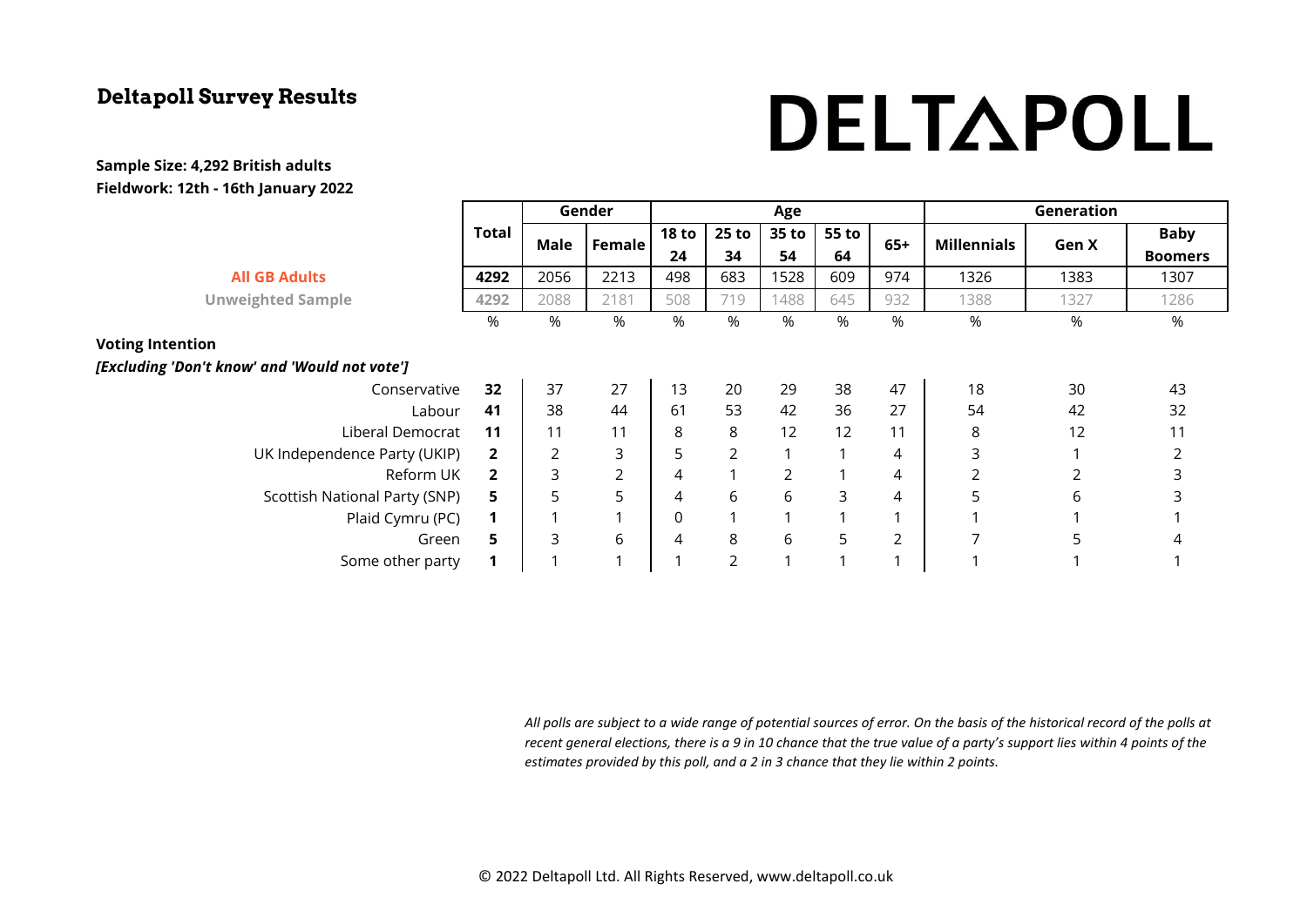#### **Sample Size: 4,292 British adults Fieldwork: 12th - 16th January 2022**

|                                               |              | <b>EU Ref Vote</b> |                | GE 19 Vote |             |            |                | <b>Brexit Groups</b> |             |                |                  |
|-----------------------------------------------|--------------|--------------------|----------------|------------|-------------|------------|----------------|----------------------|-------------|----------------|------------------|
|                                               | Total        | Leave              | Remain         | Con        | Lab         | Lib<br>Dem | Other          | Con                  | Con         | Lab            | Lab              |
|                                               |              |                    |                |            |             |            |                | <b>Leavers</b>       | Remainers   | <b>Leavers</b> | <b>Remainers</b> |
| <b>All GB Adults</b>                          | 4292         | 1807               | 1676           | 1650       | 1220        | 434        | 387            | 1129                 | 397         | 357            | 696              |
| <b>Unweighted Sample</b>                      | 4292         | 1725               | 1698           | 1464       | 111         | 241        | 358            | 1044                 | 362         | 278            | 736              |
|                                               | %            | %                  | %              | $\%$       | %           | %          | %              | %                    | %           | %              | %                |
| <b>Voting Intention</b>                       |              |                    |                |            |             |            |                |                      |             |                |                  |
| [Excluding 'Don't know' and 'Would not vote'] |              |                    |                |            |             |            |                |                      |             |                |                  |
| Conservative                                  | 32           | 49                 | 19             | 77         | $\mathbf 1$ | 5          | $\overline{2}$ | 78                   | 79          |                |                  |
| Labour                                        | 41           | 30                 | 48             | 11         | 88          | 27         | 6              | 9                    | 13          | 87             | 89               |
| Liberal Democrat                              | 11           | 5                  | 17             | 3          | 3           | 62         | 2              |                      | 4           |                | 4                |
| UK Independence Party (UKIP)                  | $\mathbf{2}$ | 4                  | 0              | 3          |             | 0          | 4              | 4                    | $\mathbf 0$ | 3              | 0                |
| Reform UK                                     | $\mathbf{2}$ | 4                  | 0              | 4          |             | 0          | 8              | 4                    |             | 2              |                  |
| Scottish National Party (SNP)                 | 5.           | 3                  | $\overline{ }$ | 0          |             | 0          | 45             | $\mathbf 0$          |             |                |                  |
| Plaid Cymru (PC)                              |              |                    |                | 0          |             | 0          | 8              | 0                    | 0           | 0              |                  |
| Green                                         | 5.           | 4                  | 6              |            | 3           | 5          | 24             |                      |             | $\overline{2}$ |                  |
| Some other party                              |              |                    |                |            |             |            | 2              |                      |             |                |                  |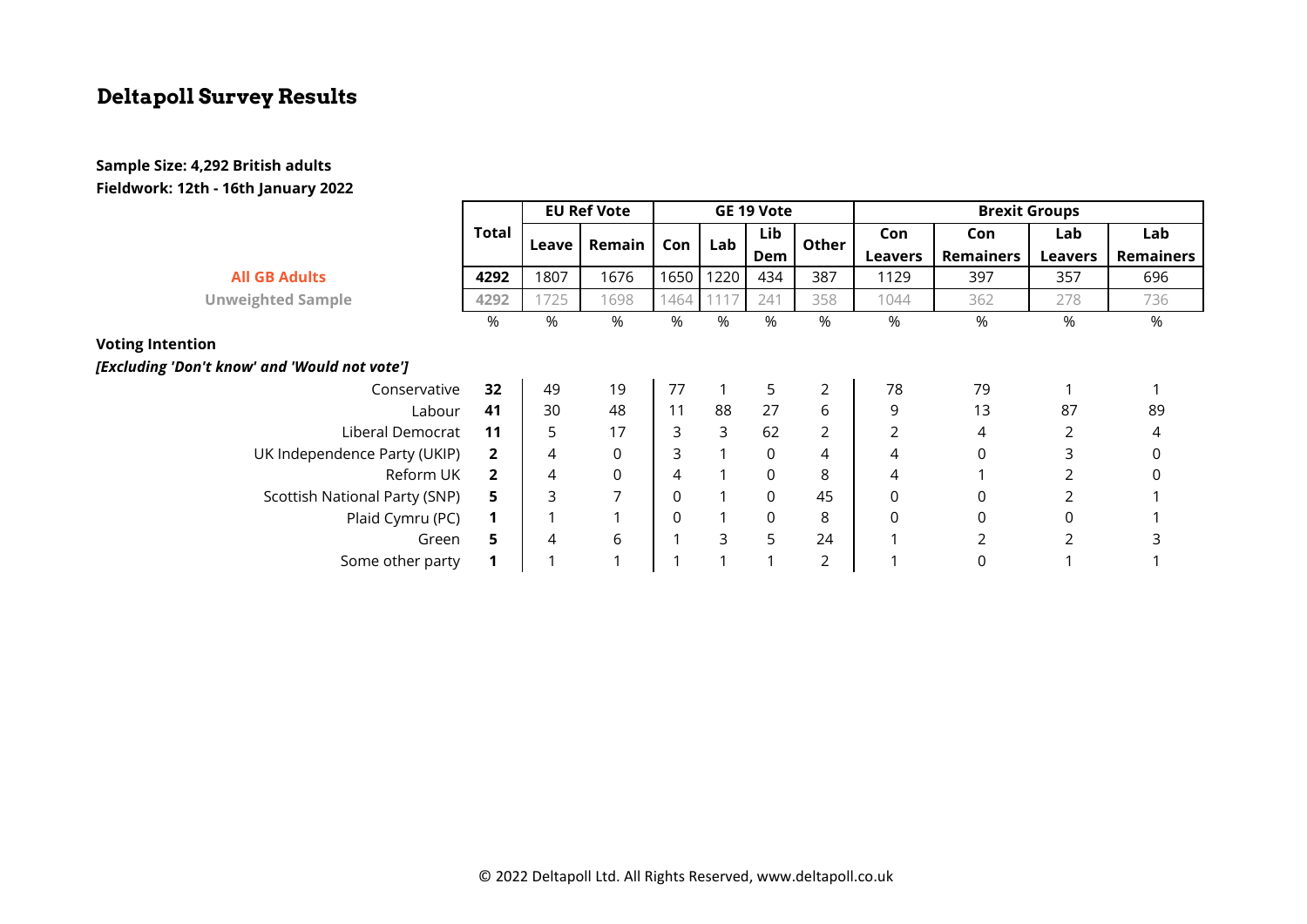#### **Sample Size: 4,292 British adults Fieldwork: 12th - 16th January 2022**

|                                               |                | <b>Region</b>  |                      |                 |              |              |                 |  |  |  |
|-----------------------------------------------|----------------|----------------|----------------------|-----------------|--------------|--------------|-----------------|--|--|--|
|                                               | <b>Total</b>   | London         | <b>Rest of South</b> | <b>Midlands</b> | <b>North</b> | <b>Wales</b> | <b>Scotland</b> |  |  |  |
| <b>All GB Adults</b>                          | 4292           | 577            | 1394                 | 708             | 1036         | 207          | 370             |  |  |  |
| <b>Unweighted Sample</b>                      | 4292           | 534            | 1380                 | 740             | 1058         | 230          | 350             |  |  |  |
|                                               | $\%$           | %              | %                    | %               | $\%$         | %            | %               |  |  |  |
| <b>Voting Intention</b>                       |                |                |                      |                 |              |              |                 |  |  |  |
| [Excluding 'Don't know' and 'Would not vote'] |                |                |                      |                 |              |              |                 |  |  |  |
| Conservative                                  | 32             | 27             | 43                   | 38              | 24           | 22           | 18              |  |  |  |
| Labour                                        | 41             | 43             | 34                   | 42              | 57           | 40           | 20              |  |  |  |
| Liberal Democrat                              | 11             | 11             | 14                   | 8               | 8            | 11           | 10              |  |  |  |
| UK Independence Party (UKIP)                  | $\overline{2}$ | 4              | 2                    | 2               |              | 5            | 0               |  |  |  |
| Reform UK                                     | $\overline{2}$ | $\overline{2}$ | 2                    | 3               | 3            | 3            |                 |  |  |  |
| Scottish National Party (SNP)                 | 5              | 0              | $\mathbf 0$          | $\mathbf 0$     | 0            | 0            | 50              |  |  |  |
| Plaid Cymru (PC)                              | $\mathbf 1$    | 0              | 0                    | 0               | 0            | 18           | 0               |  |  |  |
| Green                                         | 5              | 12             | 4                    | 5               | 4            | 2            |                 |  |  |  |
| Some other party                              |                |                |                      |                 |              |              | 0               |  |  |  |